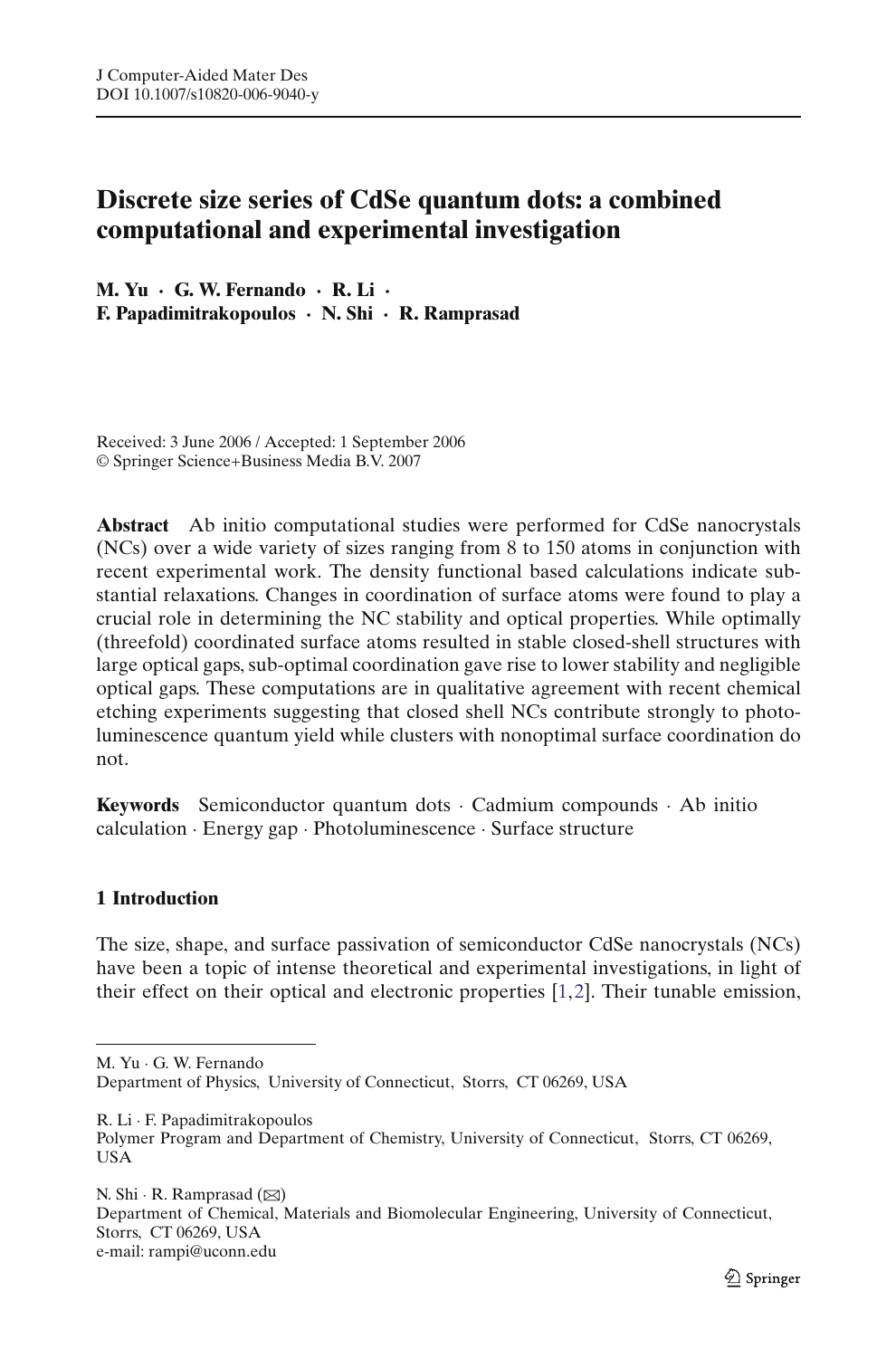enhanced photo-oxidation stability, and electron transporting nature render them ideal candidates for applications on biological labels [\[3](#page-6-2)[,4](#page-6-3)], laser media [\[5](#page-6-4)], light emitting diodes [\[1](#page-6-0)[,2\]](#page-6-1), nonlinear optics [\[6](#page-6-5),[7](#page-6-6)], and photovoltaics [\[8\]](#page-7-0). Although considerable understanding has been achieved in terms of quantum confinement, much less is known about the state of bonding and disorder at NC surfaces [\[1](#page-6-0),[2](#page-6-1)]. The size discrepancy between effective sizes obtained from small angle X-ray diffraction and transmission electron microscopic (TEM) results [\[9](#page-7-1)] has been attributed to the lack of order of the outermost surface layer. This layer, together with the variety of passivating agents is deemed essential for cladding these NCs to achieve high-photoluminescence (PL) efficiency (i.e., as high as 50%) [\[10](#page-7-2)]. If however, various asperities (such as vacancies, incomplete coverage, and dangling bonds) are present at the outermost surface layer, NC PL efficiency is severely reduced [\[1](#page-6-0),[2\]](#page-6-1).

#### **2 Modeling and computational details**

This study intends to provide a more comprehensive understanding of the influence of surface imperfections on the electronic properties of CdSe NCs. In particular, first principles computational methods have been employed to determine local structure at the NC surface in relation to their contribution to the NC density of states (DOS), which ultimately control optical properties. CdSe NCs with diameters up to 2 nm (150 atoms, or 75 CdSe pairs) were investigated as a function of number of CdSe pairs to emulate close- and open-shelled structures. Our findings are in qualitative agreement with respect to the experimental results obtained for PL efficiency as a function of NC size [\[11](#page-7-3)[–13](#page-7-4)]. These combined computational-experimental studies reveal cyclic modulation of PL quantum efficiencies with respect to the average NC diameter.

Prior computational studies of CdSe clusters fall in two broad classes: (1) efforts based on classical molecular dynamics, and first principles techniques without self-consistency or geometry optimization, involving a wide range of cluster sizes [\[14](#page-7-5)[–18](#page-7-6)], and (2) sophisticated self-consistent ab initio calculations that treat only small or limited cluster sizes [\[19](#page-7-7)[–21\]](#page-7-8). Owing to an inadequate treatment of the electronic/structural degrees of freedom, the former type of calculations may lead to erroneous conclusions concerning the impact of surface relaxations on optical properties, as pointed out recently [\[19\]](#page-7-7). For example, a recent classical molecular dynamics study [\[15](#page-7-9)] suggested that Cd and Se atoms in successive layers tend to attract one another leading to a "pinching" effect. This effect, not seen in our work, is most likely due to overestimation of the Coulomb interactions resulting from potentials that do not respond to relaxations in electronic structure. We are also aware of a recent tight-binding calculation [\[18](#page-7-6)] where the surface Cd atoms were left unrelaxed. Our calculations show that the surface Cd atoms prefer to move inwards. The second class of calculations referred to above provide very accurate information concerning the stability, structure, and optical properties of small semiconductor clusters [\[19](#page-7-7)[–21\]](#page-7-8). However, to the best of our knowledge, we are not aware of a systematic study of trends in such properties over a wide range of experimentally relevant cluster sizes at a high level of theory. We believe that our study fills this void while maintaining a close connection with parallel experimental work.

All calculations reported here were performed using the local density approximation (LDA) within DFT [\[22\]](#page-7-10) as implemented in the local orbital SIESTA code [\[23\]](#page-7-11). Norm-conserving nonlocal pseudopotentials of the Troullier–Martins type [\[24](#page-7-12)] were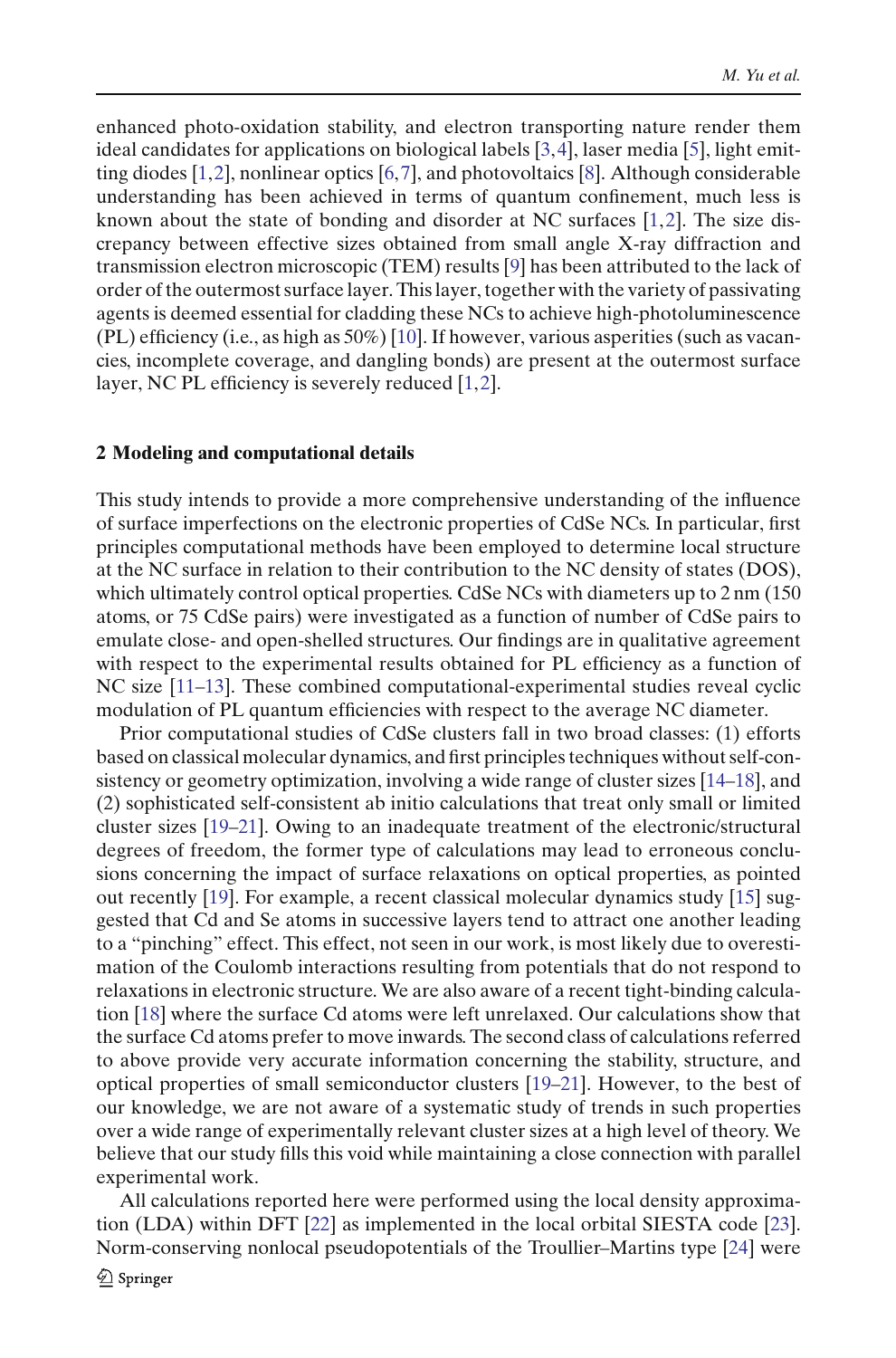used to describe all the elements, with Cd and Se at the [Kr]5*s*24*d*<sup>10</sup> and [Ar3*d*10]4*s*24*p*<sup>4</sup> atomic configurations, respectively. A double-zeta plus polarization (DZP) basis set was used for all calculations. The equilibrium positions of the atoms were determined by requiring the forces on each atom to be smaller than 0.04 *eV*/Å.

#### **3 Computational results**

As a test of the pseudopotentials and computational method, bulk CdSe calculations in the zinc blende and wurtzite phases were performed. The calculated lattice constant for the zinc blende phase was 6.15 Å, and those for the wurtzite phase were 4.31 and 6.84 Å. These calculated values compare well with the experimental values  $[25,26]$  $[25,26]$  $[25,26]$  $[25,26]$  of 6.05 Å for zinc blende and 4.30 and 7.01 Å for the wurtzite phase. Thus, the structural parameters for the bulk crystalline materials were well reproduced.

Stoichiometric CdSe clusters based on an underlying wurtzite crystal structure with an approximately spherical shape were considered in all calculations. The wurtzite structure is the hexagonal analogue of the (cubic) zinc blende structure, and has hexagonal ··· *ABAB* ··· packing, with a two-atom basis. In CdSe, a Cd and a Se atom form the basis and one of their (nearest neighbor) bonds is directed along the *c*-axis, perpendicular to A or B planes, as can be seen in the unit cell shown in Fig. [1](#page-2-0) (middle, bottom). Spherical clusters, based on the wurtzite structure, could be generated using one of several choices for the cluster center or origin. The choice of the center and the radius will determine the (chemical) type of the atoms that occupy the surface region. In this work, we have considered three choices of the center, O1, O2, and O3, shown in the unit cell of Fig. [1](#page-2-0) as follows: (1) the midpoint of a nearest neighbor Cd–Se bond along the  $\hat{a}_3$  direction, i.e., O1 =  $(0, 0, u/2)$ , (2) the point at a distance *c*/2 from O1 along the  $\hat{a}_3$  direction, i.e., O2  $\equiv (0, 0, (c + u)/2)$ , and (3) O3  $\equiv (a/3, a/3, u/2)$ . Here  $u(= 0.37c)$  denotes the nearest neighbor Cd–Se distance (i.e., Cd–Se bond length) in bulk wurtzite CdSe, while a and c are the lattice parameters in the standard notation. The coordinates are given with respect to axes that define the unit cell indicated in Fig. [1.](#page-2-0) Our choice of wurtzite being the underlying crystal structure of all CdSe clusters studied computationally was guided by High Resolution Transmission Electron Microscopy (HRTEM) measurements of synthesized CdSe NCs, a micrograph of which is also shown in Fig. [1](#page-2-0) (middle, top).



<span id="page-2-0"></span>**Fig. 1** The 144 atom CdSe nanocluster (with center O2) before (*left*) and after (*right*) geometry optimization. An HRTEM image (*middle, top*) and a CdSe wurtzite crystal unit cell (*middle, bottom*) with connectivity between atoms chosen to clarify the location of origins are also shown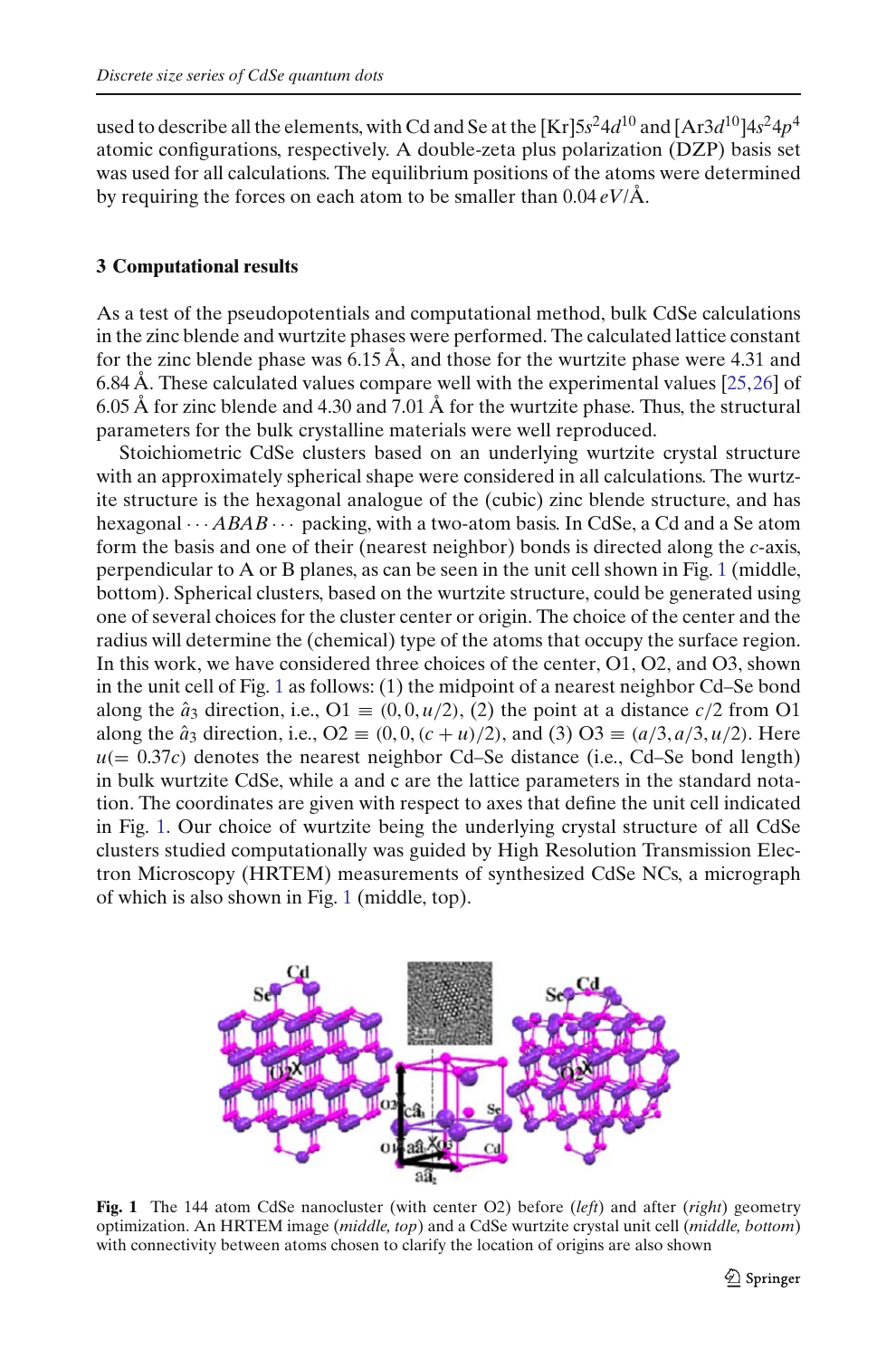

<span id="page-3-0"></span>**Fig. 2** Angular and radial (inset) relaxations for the 144 atom CdSe cluster. Points that fall on the *dotted line* in the inset correspond to atoms that have not relaxed radially

For each of the three choices of the center of the clusters, a wide variety of sizes ranging from 8 to 150 atoms were considered. The electronic and geometric structures were optimized for all these clusters, resulting in equilibrium physical structures, total energies, DOS and HOMO–LUMO gaps, which form the basis of all our conclusions. First, we discuss the calculated structural relaxations for a particular CdSe cluster, namely, the 144 atom cluster (with center at O2), whose geometry before and after structural optimization is shown in Fig. [1.](#page-2-0) Fig. [2](#page-3-0) (inset) shows the calculated (radial) structural relaxations of this cluster from its initial starting geometry [which was based on an ideal wurtzite structure, Fig. [1](#page-2-0) (left)]. The dotted line represents the situation with no radial relaxations. For clarity, we have divided the regions occupied by the atoms of the NC into three mutually exclusive zones. In Zone I, extending from the origin to 6 Å, atoms undergo negligible radial relaxations; this zone is thus the "core region" which is well screened from the surface atoms. In Zone II, Cd and Se atoms show small but perceptible relaxations. In Zone III, which consists mainly of surface atoms, Cd atoms prefer to move radially inward while some Se atoms move radially outward. This inward relaxation of Cd atoms has been observed in other self-consistent calculations [\[19](#page-7-7)].

Fig. [2](#page-3-0) also shows the angular distribution of Se–Cd–Se bond angles of the same 144 atom cluster. In the core region (Zone I), most of the Se–Cd–Se angles are within a few percent of the tetrahedral (109.5<sup>°</sup>) angle, indicating predominantly  $sp^3$  bonding. The corresponding angles in Zones II and III show progressively more dispersion, indicating that  $sp<sup>3</sup>$  like bonds between Cd and its four neighboring Se atoms are not the dominant ones (especially in Zone III, where angles in the neighborhood 120◦ dominate, characteristic of  $sp<sup>2</sup>$  bonding).

The total energies and HOMO–LUMO gaps calculated for clusters up to 75 CdSe pairs (150 atoms) are shown in Fig. [3](#page-4-0) (inset). Several interesting trends can be observed. First, the total energy per CdSe pair, Etotal/Pair, converges steadily with increasing cluster size. However, Etotal/Pair shows local minima, reminiscent of the so-called "magic sizes" [\[27](#page-7-15)[–29](#page-7-16)], with clusters composed of 13, 17, 26, 35, 48, 69, and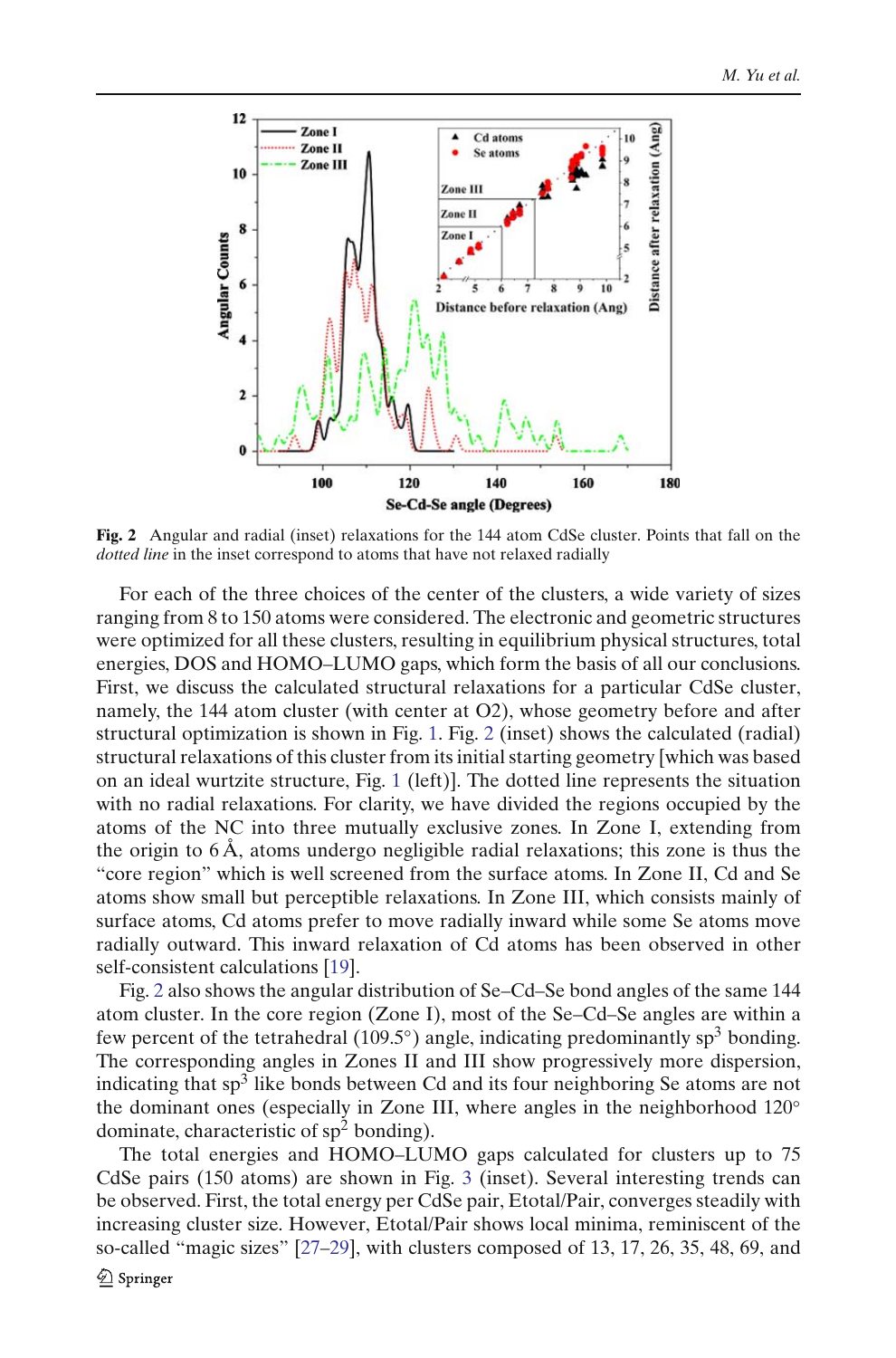

<span id="page-4-0"></span>**Fig. 3** Calculated total energies per pair of the fully relaxed CdSe nanoclusters and the HOMO– LUMO gaps (inset) as a function of the nanocluster size (number of CdSe pairs) for three different choices, O1, O2, O3, of origin. Note the correlation between high stability and large HOMO–LUMO gaps, especially for smaller clusters containing 60 or less pairs

72 pairs displaying the maximum relative stability. Second, the stability is strongly a function of the choice of origins, especially for the small clusters. Third, while the HOMO–LUMO (or optical) gaps generally decrease for increasing cluster sizes, occasional large gaps can be seen that correlate with a low Etotal/Pair (or high stability); i.e., the "magic size" clusters show relatively large, and locally largest, gaps.

Inspection of the physical structure of the clusters indicates that the nonmagic size clusters have surface atoms with a high degree of unsaturation (two or more dangling bonds). These surface atoms give rise to electronic states resulting in an apparent reduction in the HOMO–LUMO gap. This expectation is confirmed by explicit analysis of the DOS, and its decomposition in terms of the contributions from various atomic basis functions (the partial density of states, or PDOS). Fig. [4a](#page-5-0), for instance, shows a large HOMO–LUMO gap in a DOS plot for the 17-pair magic cluster with origin at O1. For such a cluster, all surface atoms have three bonds with their nearest neighbor atoms. On the other hand, by changing the origin to O2, a similar 17-pair cluster has 4 Cd and 4 Se surface atoms bonded to only two as opposed to three nearest neighbor atoms. This results in a much smaller HOMO–LUMO gap as shown in Fig. [4b](#page-5-0). Analysis of the PDOS for the 17-pair cluster with center at O2 in fact demonstrates that the origin of the smaller gap is due to states created by the surface atoms with missing or dangling bonds. Upon closer inspection of all simulated clusters, those which have surface atoms missing one or more bonds show uniformly smaller nonwell defined gaps.

#### **4 Experimental results**

The current results shed considerable light on a number of experimental studies alleging optimum performance on CdSe NCs with closed-shell structures [\[11](#page-7-3)[–13\]](#page-7-4). In our experiment, the APOL-capped CdSe NCs were etched in the APOL/H2O ( $v/v = 10:1$ ) annealing solution at  $85 \pm 5^\circ$  C. The change in PL peak position, quantum yield (QY),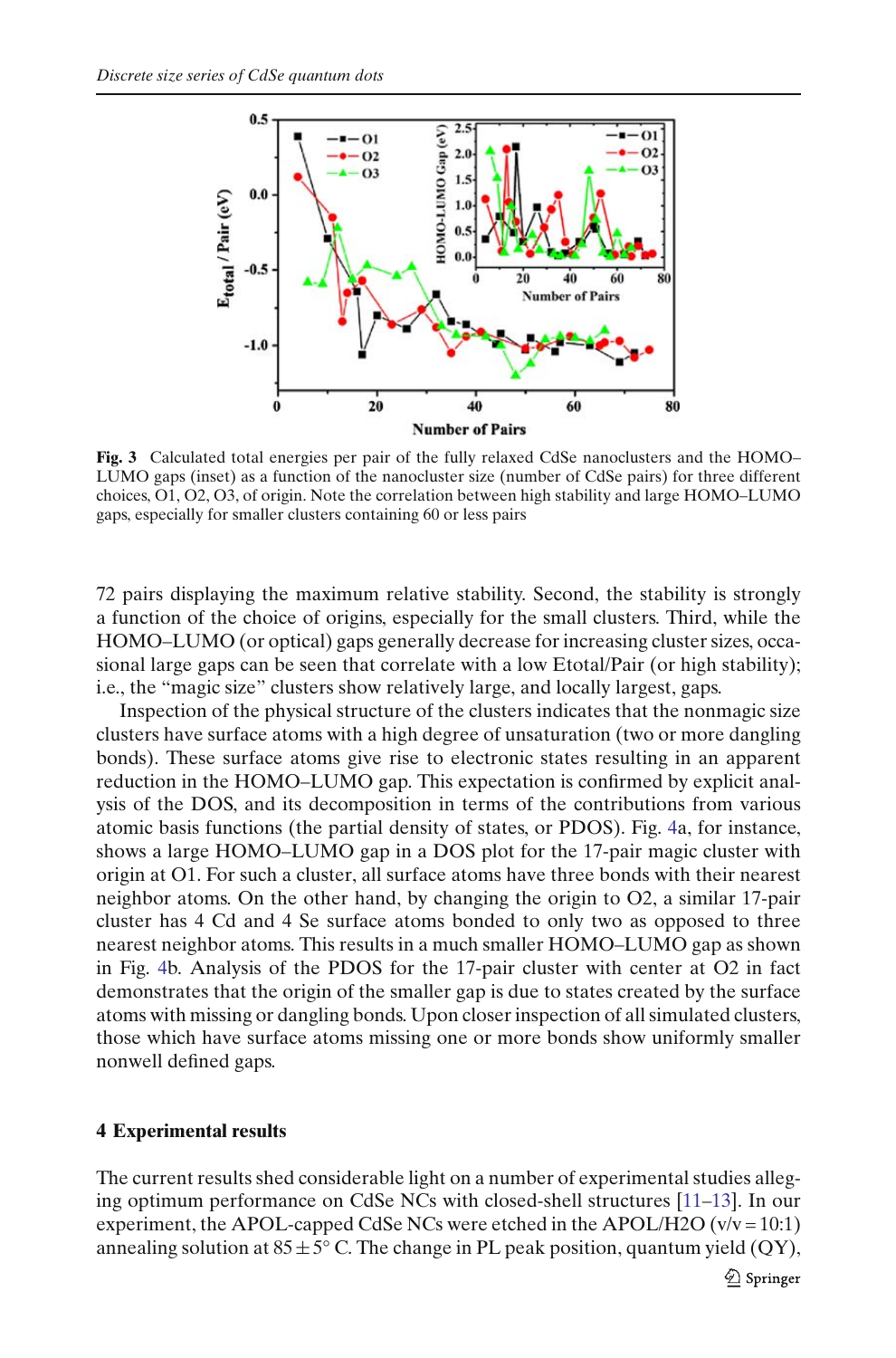

<span id="page-5-0"></span>**Fig. 4** Calculated density of states (*DOS*) for a nanocluster with 17 CdSe pairs, with center at **a** O1 and at **b** O2. The Fermi level is indicated by the *vertical dotted lines*. **c** Measured photoluminescence (*PL*) peak positions, **d** quantum yield (*QY*), and **e** PL full-width-at-half-maximum, as a function of nanocluster etching time. The plateaus that develop with etching time in **c** indicate the relative stability of nanoparticles with closed shell structures

and full-width-at-half-maximum (FWHM) of the annealed CdSe NCs were observed. The evolution of the UV/Vis absorption and PL emission of CdSe NCs as a function of annealing time were also observed.

Fig. [4c](#page-5-0), d, e shows the PL peak position, QY or efficiency, and the PL FWHM as a function of etching time, which is inversely related to their size (from diameter of 3.4 nm at the beginning to 2.2 nm after 80 h). Each well defined step (plateau region) in PL peak position corresponds to a Cd-terminated closed-shell NC with a specific size [\[11,](#page-7-3)[12\]](#page-7-17). Such discrete PL emission along with the peaking of QY in the plateau regions can be explained in terms of: (1) more NCs attain closed-shell structures (during etching) that emit strongly, and (2) upon further etching, NC of nonclosed-shell structures are created that exhibit little or no luminescence thereby causing a decrease in the QY. Such nonclosed-shell NC structures are expected to contain surface atoms with less than the optimal, threefold coordinated bonding arrangement causing them to lack well defined optical gaps, as in the case of Fig. [4b](#page-5-0). Surface atoms with lower than the optimum threefold bonding arrangement possess higher chemical reactivity, thereby explaining the relative thermodynamic stability of closed-shell structures against etching.

Furthermore, controlled chemical etching has also been used to investigate the evolution of UV-Vis [Fig. [5](#page-6-7) (left)] and PL properties [Fig. [5](#page-6-7) (right)] of CdSe quantum dots as a function of NC size [\[11](#page-7-3)[,12\]](#page-7-17). The experimental results suggest that CdSe NCs of certain structures show high PL quantum yield. During the etching process, when the population of CdSe NCs with this structure (e.g., NCs with the diameter of 3.4 nm which emit at 580 nm) increases, the PL intensity increases. Upon further etching, CdSe NCs of this structure are gradually destroyed, decreasing the PL intensity. Only when the structure reaches the next stable structure of smaller size (e.g., NCs with the diameter of 2.2 nm which emit at 495 nm), the PL intensity increases again. It is interesting to notice that the size difference between these two NCs is about 1.3 nm,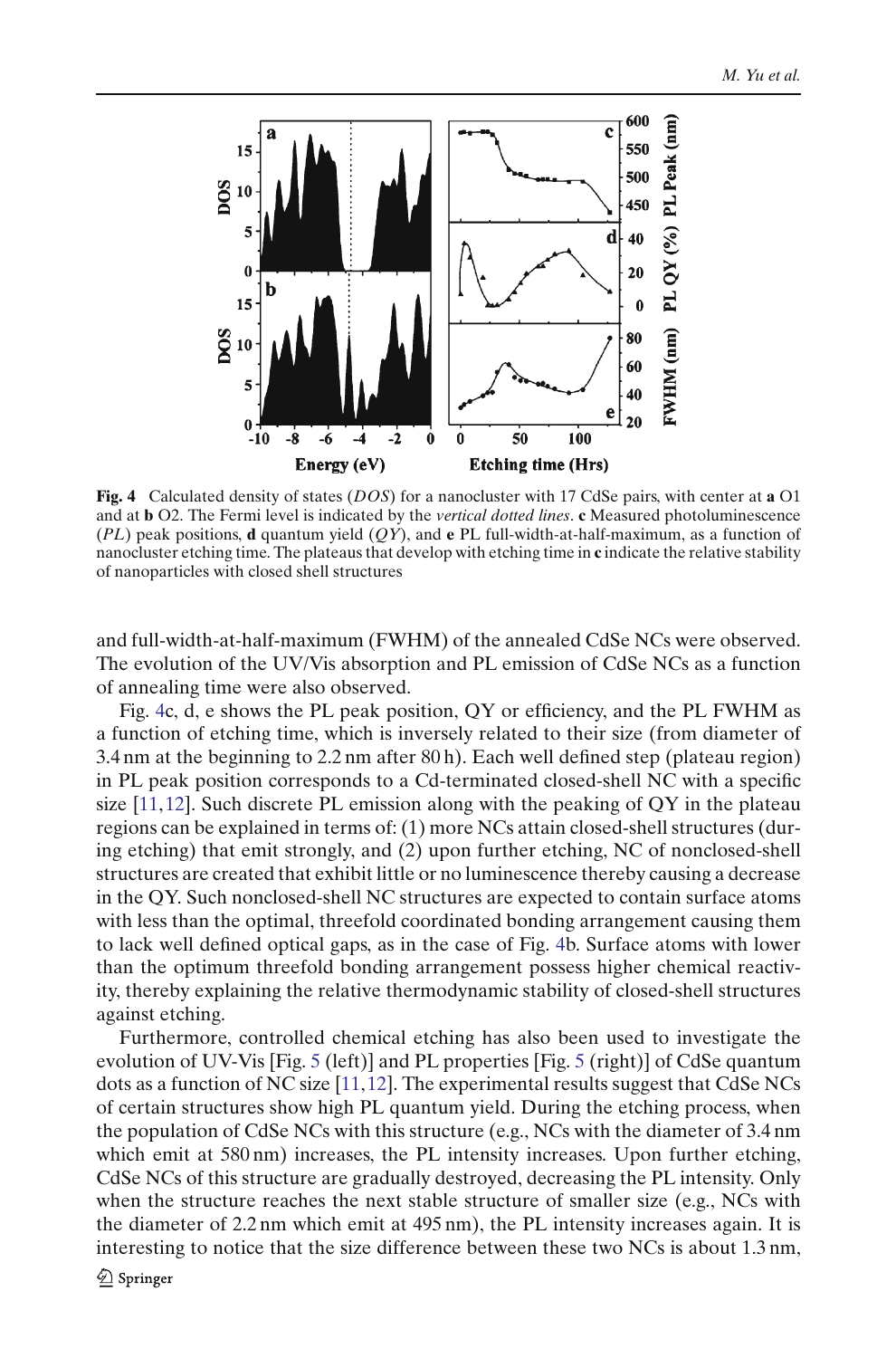

<span id="page-6-7"></span>**Fig. 5** (*left*) UV/Visible and (*right*) photoluminescence (*PL*) spectra for selected CdSe nanoclusters. Note the blue shift that develops with etching time in both spectroscopies. Also note the variation in the peak PL intensities as a function of etching time

almost the same size difference expected from removing one layer of CdSe from the CdSe NC surface. These observations suggest that CdSe NCs with closed shell structures show high-PL efficiency, that etching destroys this structure, and consequently, the PL intensity decreases. Only when the NC reaches the next closed shell structure by removing one layer of CdSe from the surface, the PL intensity increases again.

### **5 Summary**

We have performed self-consistent ab initio calculations and experimental studies to understand the stability of CdSe clusters, and the relationship between cluster size and optical properties of CdSe clusters over a wide range of sizes. Our calculations indicate that the nature of the surface atoms in a given cluster crucially determines both the stability of the cluster and its optical gap. When the NCs were allowed to relax from their bulk wurtzite positions, Cd atoms at the surface are observed to move inwards preferentially compared to Se atoms. A coordination number of three for all surface atoms resulted in closed-shell structures with high stability and maximum optical gap. One or more sub-optimally coordinated surface atoms resulted in clusters with lower stability and smaller to negligible optical gaps. These computations are in qualitative agreement with recent chemical etching experiments suggesting that closed shell NC structures contribute strongly to PL quantum yield while clusters with less than optimal surface coordination do not, evident from the plateaus (in etching time) seen in PL peak positions, and the quantum efficiency peak within each PL plateau.

#### **References**

- <span id="page-6-0"></span>1. Murray, C.B., Kagan, C.R., Bawendi, M.G.: Annu. Rev. Mater. Sci. **30**, 545 (2000)
- 2. Alivisatos, A.P.: J. Phys. Chem. **100**, 13226 (1996)
- <span id="page-6-2"></span><span id="page-6-1"></span>3. Chan, W.CW., Maxwell, D.J., Gao, X., Bailey, R.E., Han, M., Nie, S.: Curr. Opin. Biotechnol. **13**, 40 (2002)
- <span id="page-6-3"></span>4. Han, M., Gao, X., Su, J.Z., Nie, S.: Nat. Biotechnol. **19**, 631 (2001)
- <span id="page-6-4"></span>5. Klimov, V.I., Mikhailovsky, A.A., Xu, S., Malko, A., Hollingsworth, J.A., Leatherdale, C.A., Eisler, H.J. Bawendi, M.G.: Science **290**, 314 (2000)
- <span id="page-6-5"></span>6. Ispasoiu, R.G., Lee, J., Papadimitrakopoulos, F., Goodson, T. III: Chem. Phys. Lett. **340**, 7 (2001)
- <span id="page-6-6"></span>7. Ispasoiu, R.G., Jin, Y., Lee, J., Papadimitrakopoulos, F., Goodson, T. III: Nano Lett. **2**, 127 (2002)